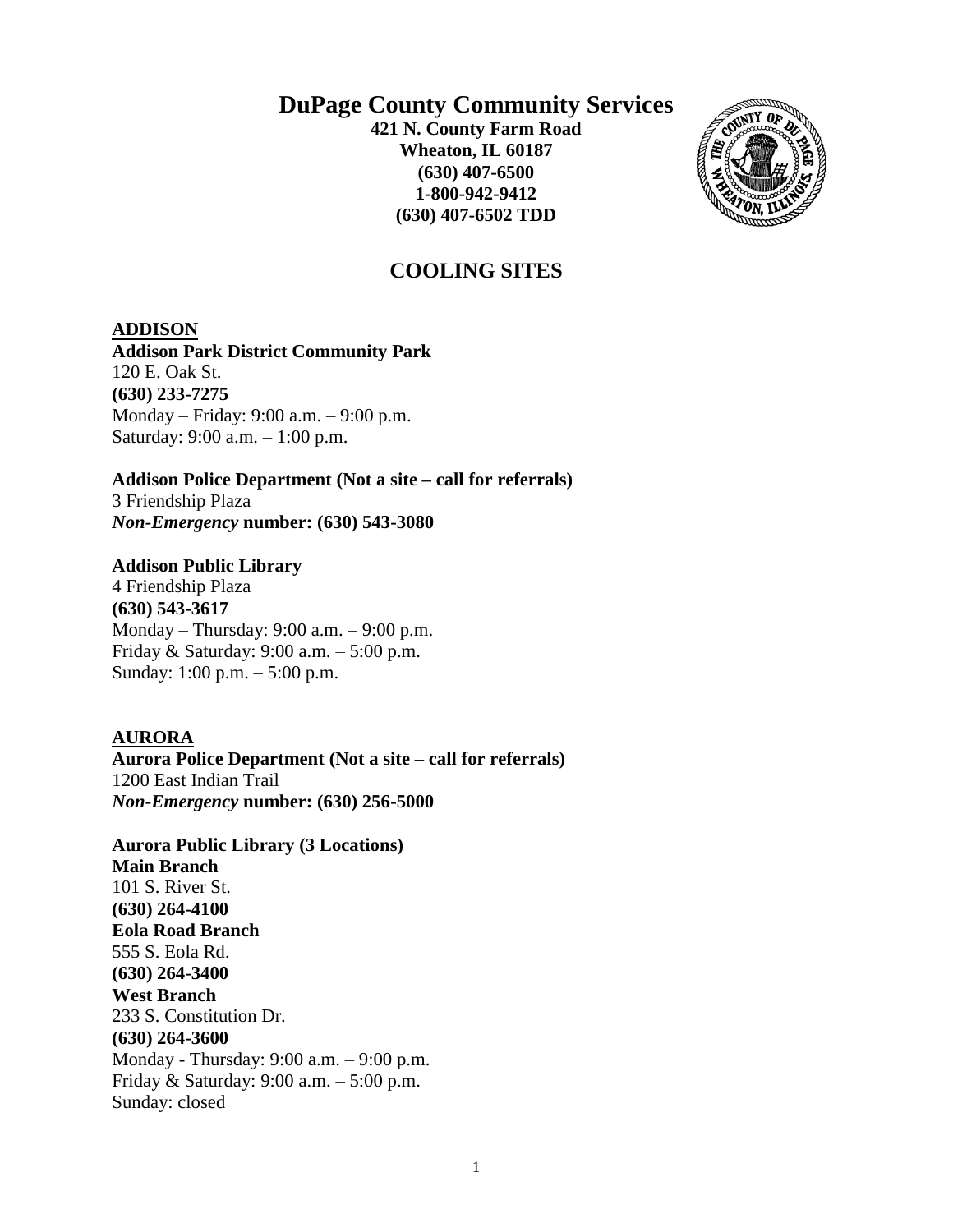#### **Salvation Army Core Community Center**

437 E. Galena Blvd. **(630) 897-7265** Monday – Friday: 9:00 a.m. – 4:30 p.m.

## **Prisco Community Center**

150 W. Illinois Ave. **(630) 859-8606** Monday – Thursday: 8:00 a.m. – 8:30 p.m. Friday: 8:00 a.m. – 5:30 p.m. Saturday: 8:30 a.m. – 4:00 p.m. Sunday: closed

#### **BARTLETT**

**Bartlett Police Department** 228 S. Main St. *Non-Emergency* **number: (630) 837-0846** Hours & locations vary, call for details.

#### **Bartlett Public Library District**

800 S. Bartlett Rd. **(630) 837-2958** Monday - Thursday: 9:00 a.m. – 9:00 p.m. Friday & Saturday: 9:00 a.m. – 5:00 p.m. Sunday: 12:00 p.m. – 5:00 p.m.

#### **BENSENVILLE**

**Bensenville Community Public Library** 200 S. Church Rd. **(630) 766-4642** Monday –Thursday: 9:00 a.m. – 9:00 p.m. Friday & Saturday: 9:00 a.m. – 5:00 p.m. Sunday: 1:00 p.m. – 5:00 p.m.

## **Bensenville Park District**

**Deer Grove Leisure Center** 1000 W. Wood St. **(630) 766-7015** *Summer Hours Effective June 1 through August* Monday – Friday: 5:30 a.m. – 9:00 p.m. Saturday: 7:00 a.m. – 5:00 p.m. Sunday: 7:00 a.m. – 12 noon

#### **Bensenville Police Department (Not a site – call for referrals)**

345 E. Green St. *Non-Emergency* **number: (630) 350-3455**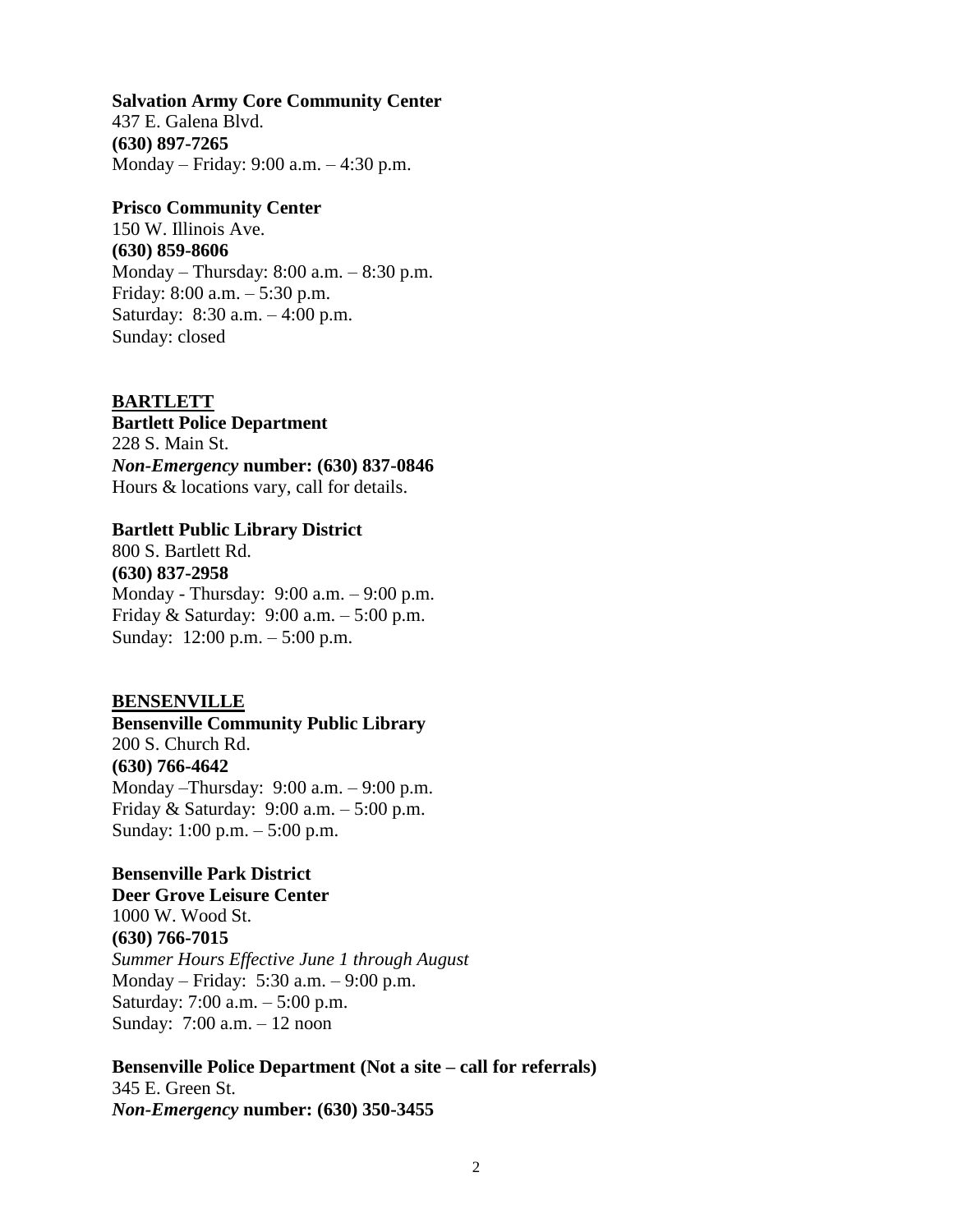#### **Bensenville Village Hall**

12 S. Center St. **(630) 766-8200** Monday, Wednesday, Thursday, & Friday: 8:00 a.m. – 5:00 p.m. Tuesday: 8:00 a.m. – 7:00 p.m. Saturday: 9:00 a.m. – 12:00 p.m.

#### **Edge II Ice Arena**

735 E. Jefferson St. **(630) 766-8888**  Monday – Friday: 6:00 a.m. – 9:00 p.m. Saturday & Sunday: *Call first*. Hours vary depending on activity schedule

## **BLOOMINGDALE**

**Bloomingdale Police Department (Not a site – call for referrals)** 1200 S. Bloomingdale Rd. *Non-Emergency* **number: (630) 529-9868**

**Bloomingdale Public Library** 101 Fairfield Way **(630) 529-3120**  Monday - Thursday: 9:00 a.m. – 9:00 p.m. Friday & Saturday: 9:00 a.m. – 5:00 p.m. Sunday: closed

**BURR RIDGE Burr Ridge Police Department**  7700 County Line Rd. *Non-Emergency* **number: (630) 323-8181 (during business hours) (708) 448-2310 (during off hours)** Monday – Friday: 8:00 a.m. – 8:00 p.m. May request an officer during off hours.

**Burr Ridge Village Hall** 7660 County Line Rd. **(630) 654-8181** Monday - Friday: 8:00 a.m. – 5:00 p.m.

## **CAROL STREAM**

**Carol Stream Public Library** 616 Hiawatha Dr. **(630) 653-0755** Monday – Thursday: 9:00 a.m. – 9:00 p.m. Friday: 9:00 a.m. – 6:00 p.m. Saturday: 9:00 a.m. – 5:00 p.m. Sunday: 1:00 p.m. – 5:00 p.m.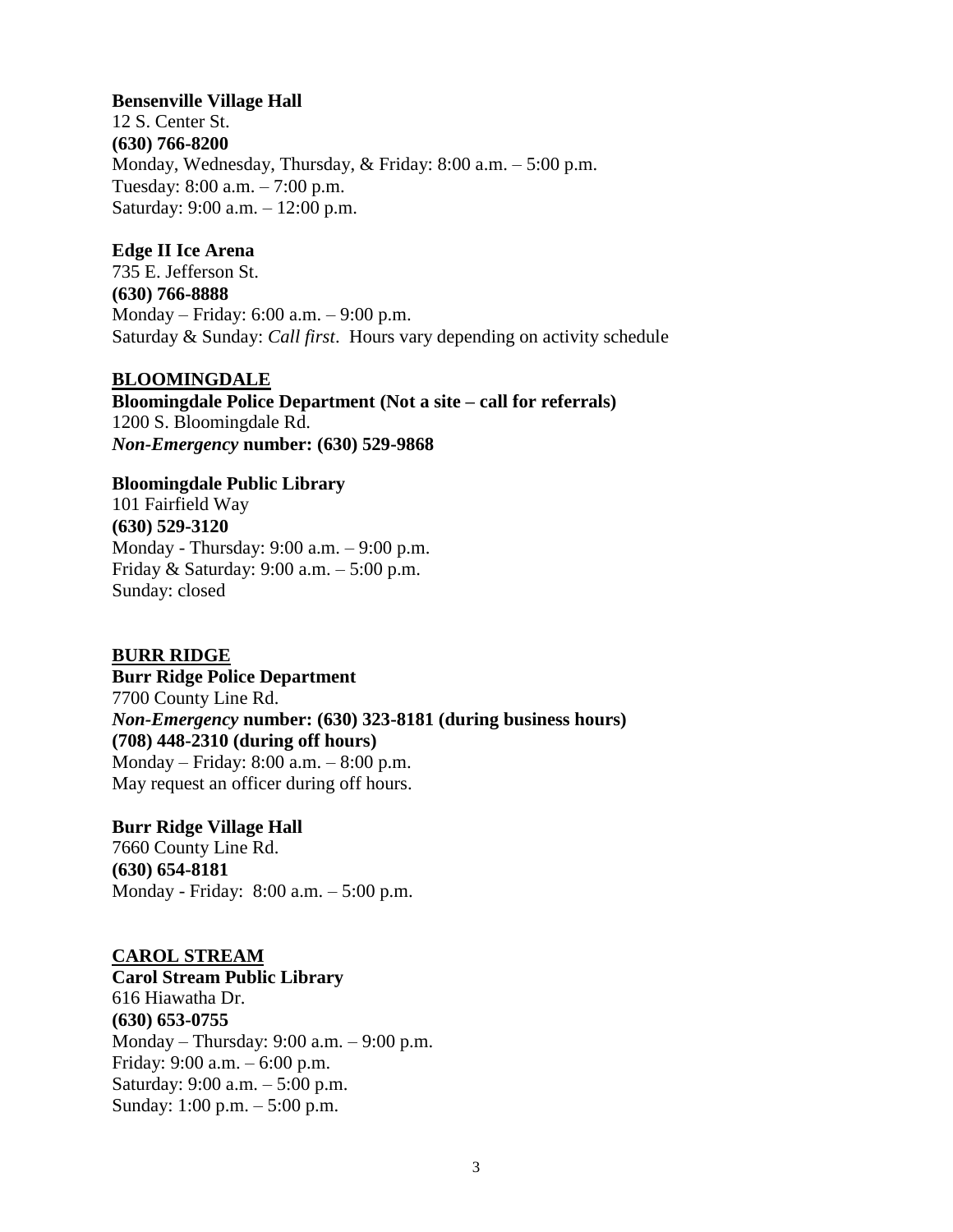#### **Outreach Community Center**

345 S. President St. **(630) 260-7600** Monday – Friday: 8:30 a.m. – 5:00 p.m.

#### **Carol Stream Municipal Center**

500 N. Gary Ave. **(630) 665-7050** Open 24 hours/7 days a week

## **CLARENDON HILLS**

**Clarendon Hills Fire Department** 316 Park Ave. *Non-Emergency* **number: (630) 286-5430** Open 24 hours/7 days a week

## **Clarendon Hills Police Department**

448 Park Ave. *Non-Emergency* **number: (630) 286-5460** Monday – Friday: 8:00 a.m. – 7:00 p.m.

## **Clarendon Hills Public Library**

7 North Prospect Ave. **(630) 323-8188** Monday, Tuesday, & Thursday: 9:30 a.m. – 9:00 p.m. Wednesday & Friday: 9:30 a.m. – 5:00 p.m. Saturday: 9:30 a.m. – 4:00 p.m. Sunday: closed

## **DARIEN**

**Darien Police Department (Not a site – call for referrals)** 1710 Plainfield Rd. *Non-Emergency* number**: (630) 971-3999** Monday – Friday: 7:00 a.m. – 7:00 p.m. Saturday & Sunday: 7:00 a.m. – 3:00 p.m.

## **Indian Prairie Public Library**

401 Plainfield Rd. **(630) 887-8760**  Monday – Friday: 9:00 a.m. - 9:00 p.m. Saturday: 9:00 a.m. - 5:00 p.m. Sunday: 1:00 p.m. - 5:00 p.m.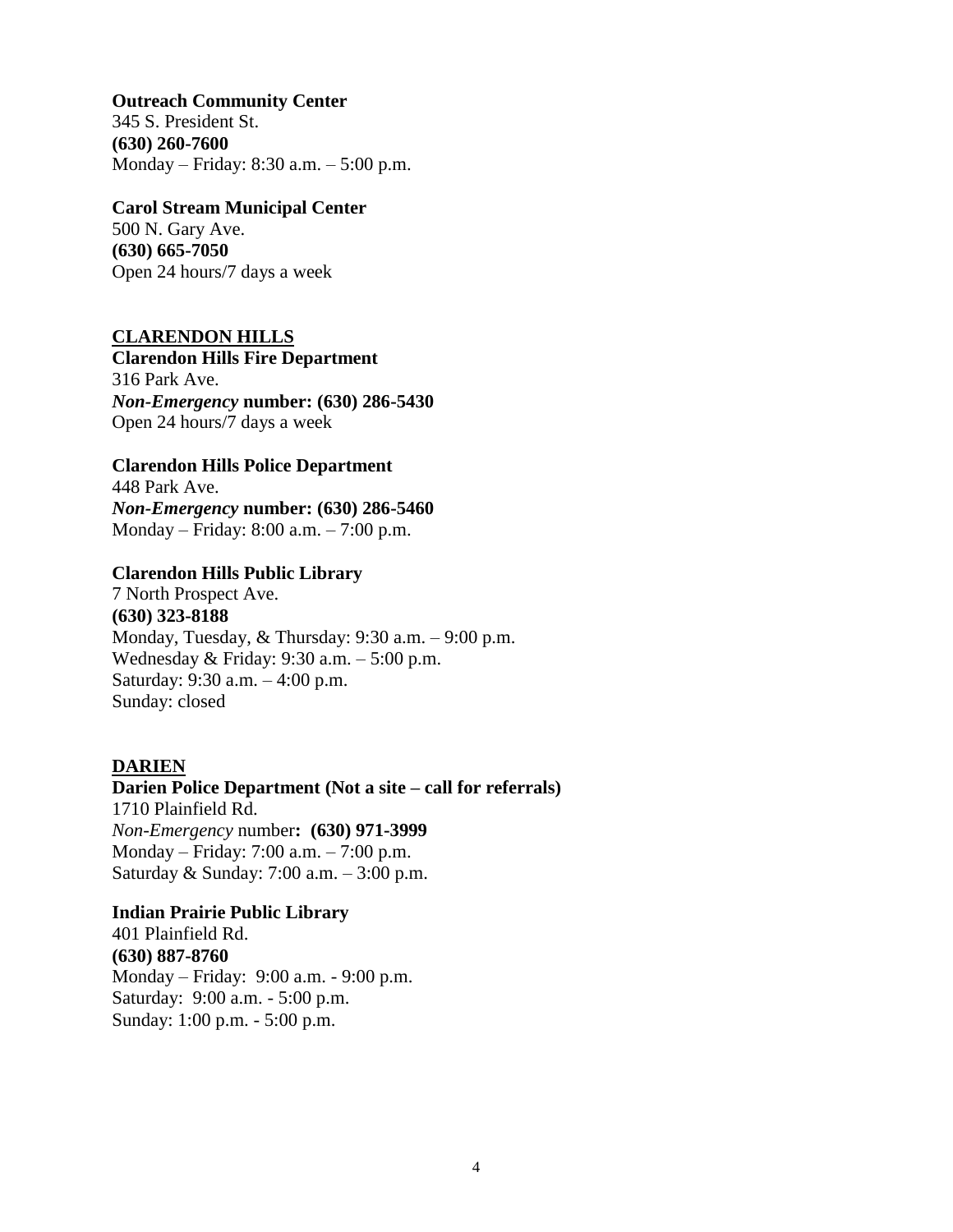#### **DOWNERS GROVE**

#### **Downers Grove Park District**

Lincoln Center 935 Maple Ave. **(630) 963-1300** Monday – Friday: 8:30 a.m. – 7:00 p.m. Saturday: 8:30 a.m. – 1:00 p.m.

#### **Downers Grove Police Department**

825 Burlington Ave. *Non-Emergency* **number: (630) 434-5600** Open 24 hours/7 days a week

#### **Downers Grove Public Library**

1050 Curtis St. **(630) 960-1200**  Monday – Friday: 9:00 a.m. – 9:00 p.m. Saturday: 9:00 a.m. – 5:00 p.m. Sunday: 1:00 p.m. – 5:00 p.m.

## **ELMHURST**

**Elmhurst Police Department** 125 E. First St. *Non-Emergency* **number: (630) 530-3050** Open 24 hours/7 days a week

#### **Elmhurst Public Library**

125 S. Prospect Ave. **(630) 279-8696**  Monday – Friday: 9:00 a.m. – 9:00 p.m. Saturday: 9:00 a.m. – 5:00 p.m. Sunday: 1:00 p.m. – 5:00 p.m.

## **Elmhurst Village Hall**

209 N. York St. **(630) 530-3000** Monday – Friday: 8:00 a.m. – 5:00 pm. Saturday & Sunday: closed

## **GLENDALE HEIGHTS**

**Glendale Heights Police Department** 300 Civic Center Plaza *Non-Emergency* number: **(630) 260-6070** Sites will open during a heat emergency.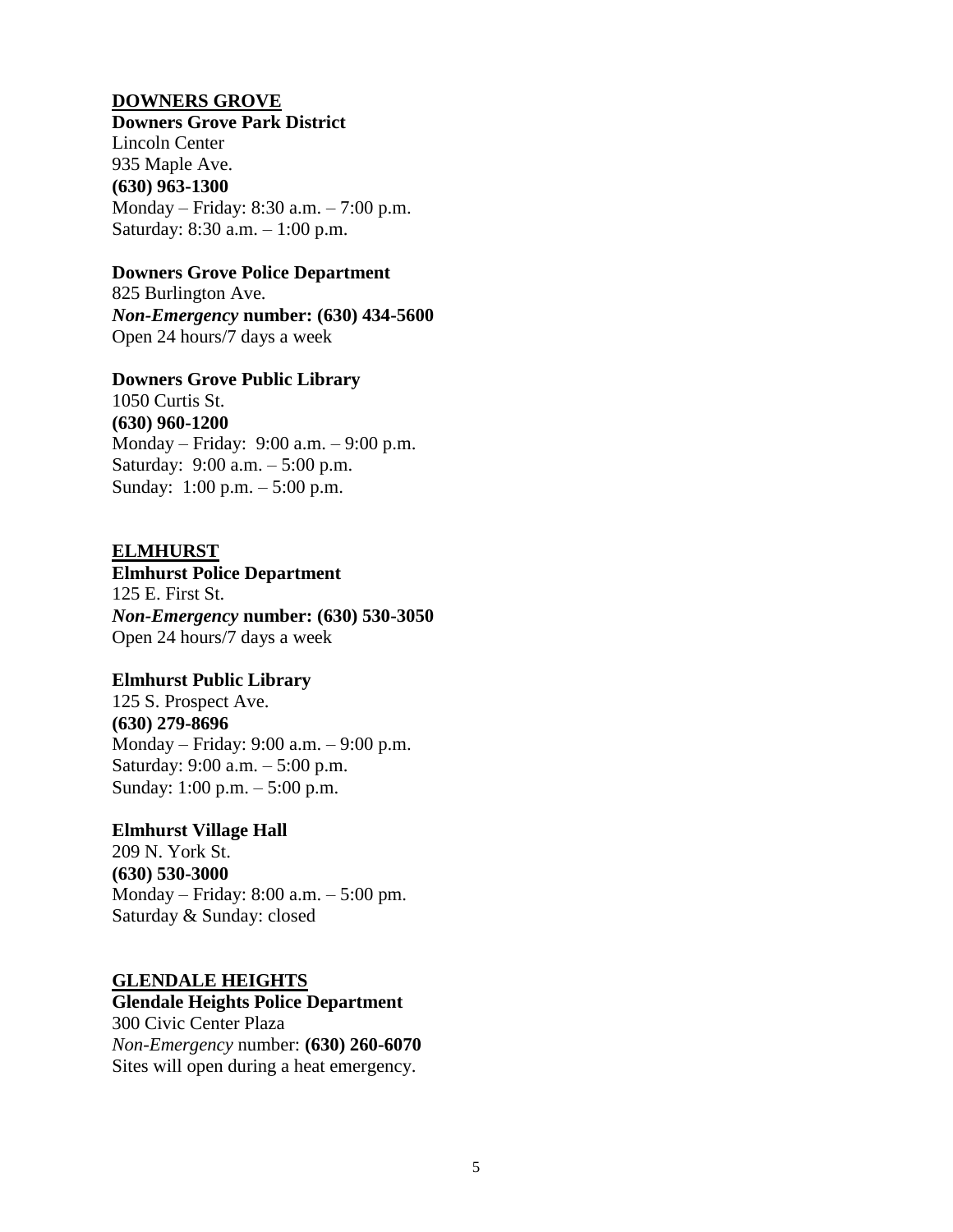#### **Glenside Public Library District**

25 East Fullerton Ave. **(630) 260-1550**  Monday – Thursday: 9:00 a.m. – 9:00 p.m. Friday & Saturday: 9:00 a.m. – 5:00 p.m. Sunday: closed (Memorial Day weekend through Labor Day)

## **GLEN ELLYN**

**Glen Ellyn Civic Center** 535 Duane St. **(630) 469-5000** Monday – Thursday: 7:00 a.m. – 10:30 p.m. Friday: 7:00 a.m. – 5:00 p.m. Saturday & Sunday: 8:00 a.m. – 2:00 p.m.

#### **Glen Ellyn Public Library**

400 Duane St. **(630) 469-0879**  Monday – Thursday: 9:00 a.m. – 9:00 p.m. Friday & Saturday: 9:00 a.m. – 5:00 p.m. Sunday: 1:00 p.m. – 5:00 p.m.

#### **HANOVER PARK**

**Schaumburg Township District Library Hanover Park Branch Library** 1266 Irving Park Rd. **(630) 372-7800** Monday – Thursday: 10:00 a.m. – 9:00 p.m. Friday & Saturday: 10:00 a.m. – 5:00 p.m. Sunday: closed

**Poplar Creek Public Library Sonja Crawshaw Branch** 4300 Audrey Lane **(630) 372-0052**

Monday – Thursday: 12:00 p.m. – 9:00 p.m. Friday, Saturday, & Sunday: 12:00 p.m. – 5:00 p.m.

#### **HINSDALE**

**Hinsdale Police & Fire Building** 121 Symonds Dr. *Non-Emergency* **number: (630) 789-7070** Monday: Friday: 8:00 a.m. – 10:30 p.m. Saturday: 8:00 a.m. – 2:00 p.m. Sunday: closed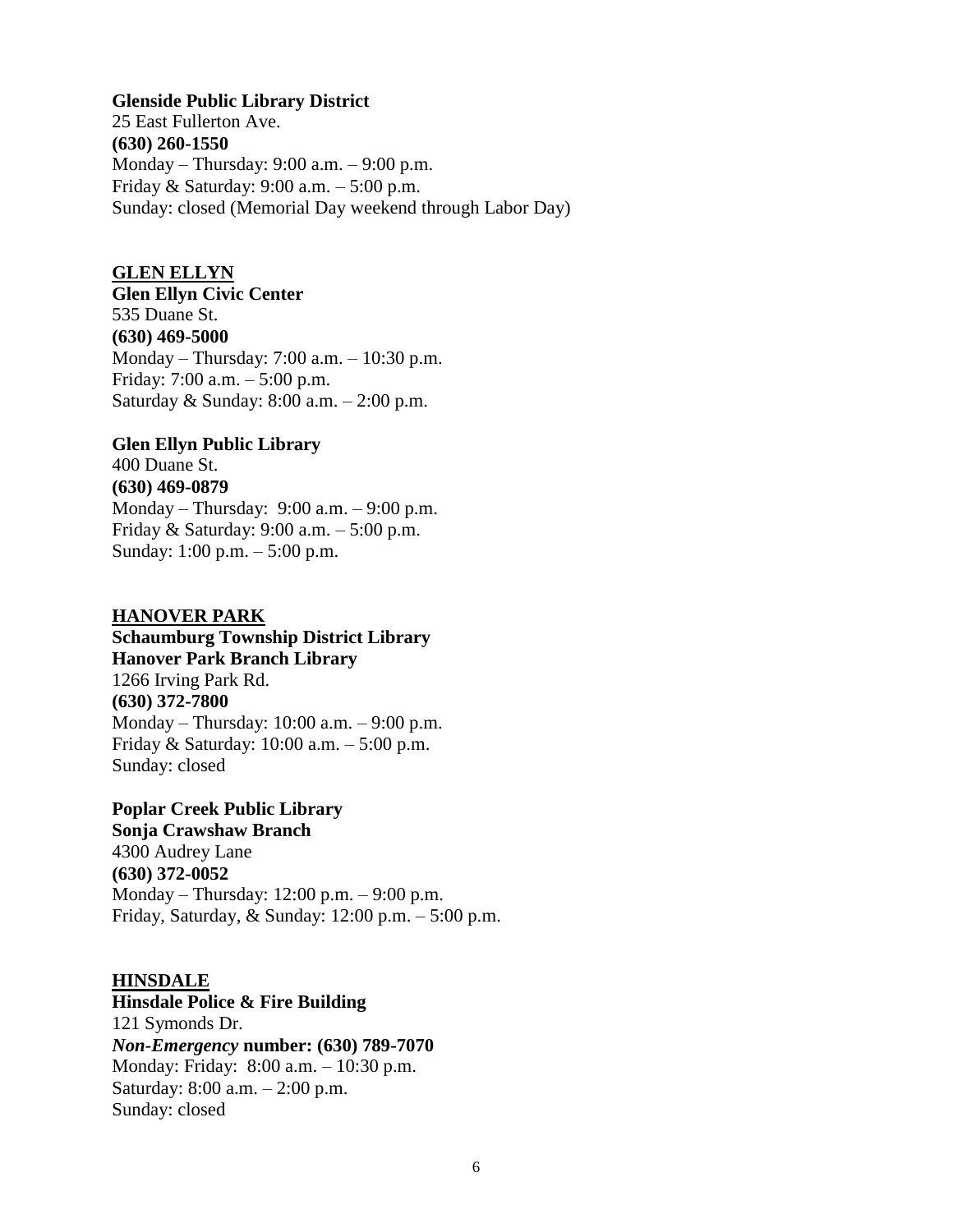#### **Hinsdale Public Library**

20 E. Maple St. **(630) 986-1976**  Monday – Thursday: 9:00 a.m. – 9:00 p.m. Friday: 9:00 a.m. – 6:00 p.m. Saturday: 9:00 a.m. – 5:00 p.m. Sunday: 12:00 p.m. – 6:00 p.m.

## **ITASCA**

**Itasca Community Library** 500 West Irving Park Rd. **(630) 773-1699** Monday – Thursday: 9:00 a.m. – 9:00 p.m. Friday & Saturday: 9:00 a.m. – 5:00 p.m. Sunday: closed (Memorial Day through Labor Day)

#### **Itasca Police Department (Call for referrals)**

540 W. Irving Park Rd. *Non-Emergency* **number: (630) 773-1004** 24 hours/7 days a week

## **LISLE**

**Lisle Library District** 777 Front St. **(630) 971-1675** Monday – Friday: 9:30 a.m. – 9:00 p.m. Saturday: 9:30 a.m. – 5:00 p.m. Sunday: 1:00 p.m. – 5:00 p.m.

## **Lisle Police Department**

5040 Lincoln Ave./Route 53 *Non-Emergency* **number: (630) 271-4200** Open 24 hours/7 days a week

## **LOMBARD**

**Helen M. Plum Memorial Library**

110 W. Maple St. **(630) 627-0316** Monday – Friday: 9:00 a.m. – 9:00 p.m. Saturday: 9:00 a.m. – 5:00 p.m. Sunday: 1:00 p.m. – 5:00 p.m.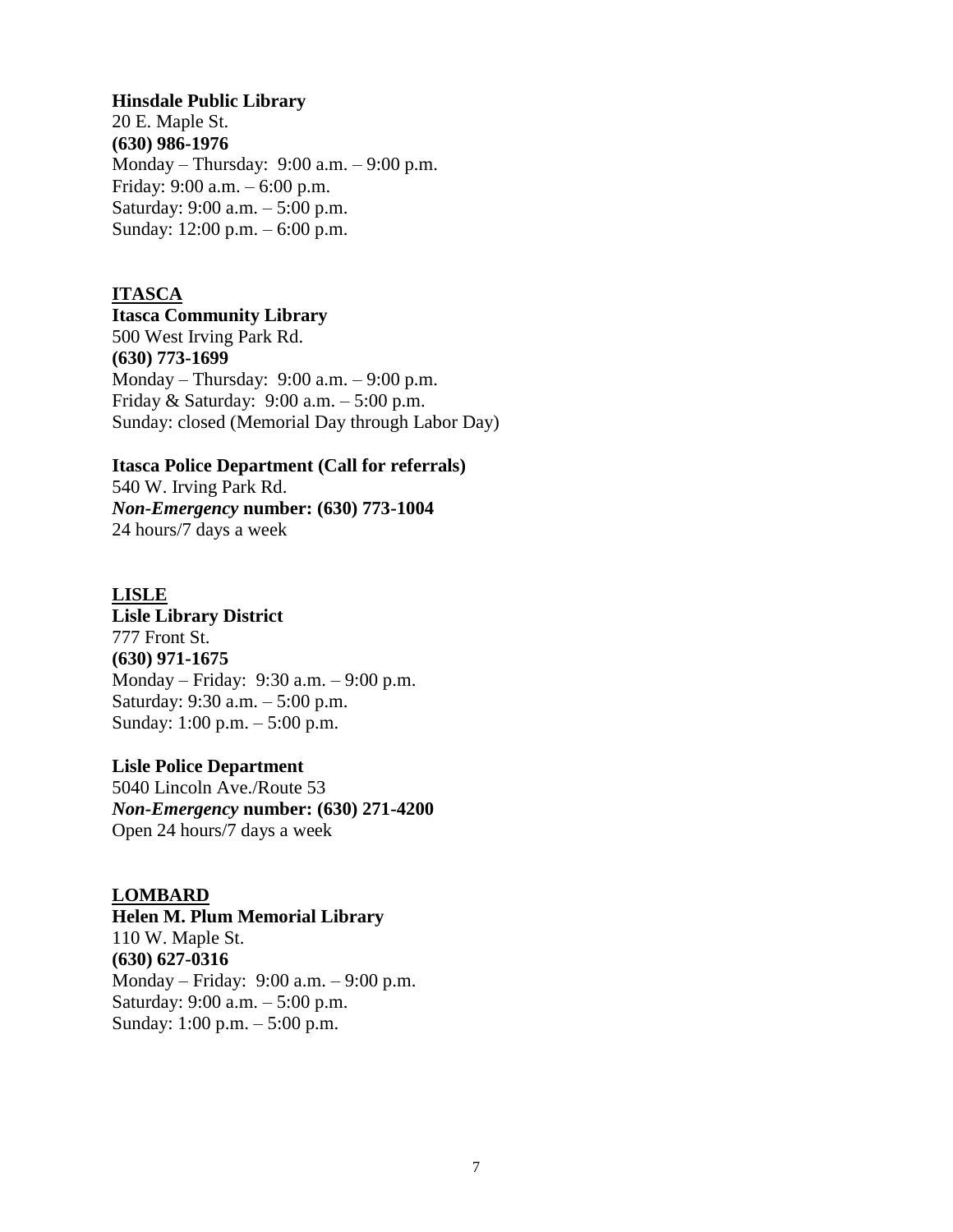**NAPERVILLE Naperville Municipal Center** 400 S. Eagle St. **(630) 420-6111** Monday – Friday: 8:00 a.m. – 6:00 p.m.

**Naperville Police Department (Not a site – call for referrals)** 1350 Aurora Avenue *Non-Emergency* **number: (630) 420-6664 After 8:00 p.m. and weekends: (630) 420-6173** 

**Naperville Public Library (3 Locations) 95th Street Library** 3015 Cedar Glade Drive **Naper Boulevard Library** 2035 S. Naper Boulevard **Nichols Library** 200 W. Jefferson **(630) 961-4100** Monday – Friday: 9:00 a.m. – 9:00 p.m. Saturday: 9:00 a.m. – 5:00 p.m. Sunday: 1:00 p.m. – 5:00 p.m.

## **OAK BROOK**

**Oak Brook Library** 600 Oak Brook Rd. **(630) 368-7700** Monday – Thursday: 9:30 a.m. – 9:00 p.m. Friday & Saturday: 9:30 a.m. – 5:00 p.m. Sunday: closed

#### **Oak Brook Police**

1200 Oak Brook Rd. *Non-Emergency* **number: (630) 368-8701** Sunday – Saturday: 7:00 a.m. – 10 p.m. Hours may be extended during a heat emergency.

#### **OAK BROOK TERRACE**

**Oak Brook Terrace Police Department** 261 Butterfield Rd. *Non-Emergency* **number: (630) 941-8320** Open 24 hours/7 days a week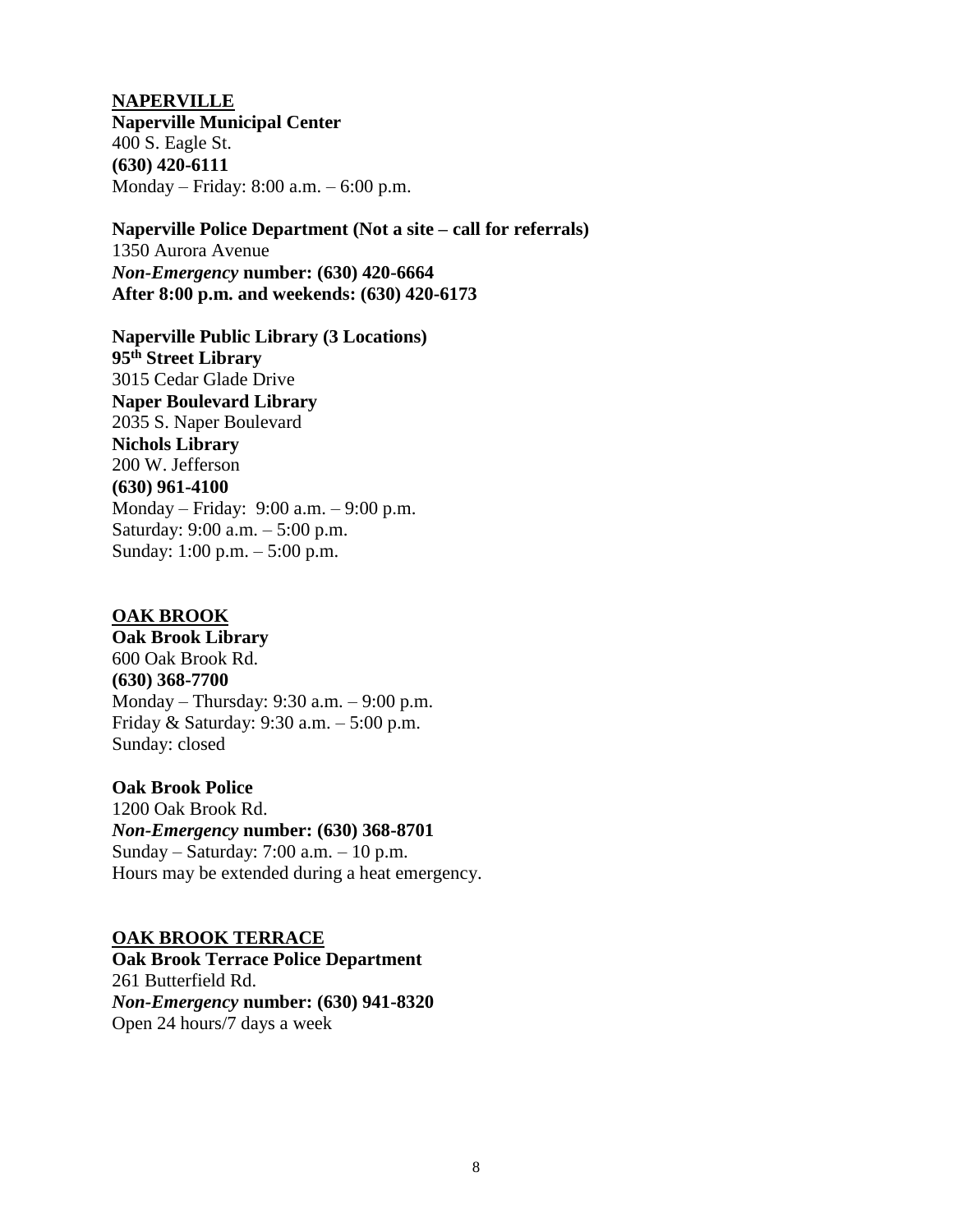#### **ROSELLE**

**Roselle Police** (Not a site – call for referrals) 103 S. Prospect St. *Non-Emergency* **number: (630) 980-2025 Roselle Public Library District** 40 S. Park St. **(630) 529-1641**  Monday – Thursday: 9:30 a.m. - 9:00 p.m. Friday & Saturday: 9:30 a.m. - 5:00 p.m. Sunday: 1:00 p.m. – 5:00 p.m.

#### **STREAMWOOD**

**Poplar Creek Public Library – Main Branch** 1405 S. Park Ave. **(630) 837-6800** Monday – Thursday: 9:00 a.m. – 9:30 p.m. Fridays & Saturdays: 9:00 a.m. – 5:00 p.m. Sundays: 12:00 p.m. – 5:00 p.m.

## **Streamwood Police Department (Not a site – call for referrals)**

401 Irving Park Rd. *Non-Emergency* **number: (630) 837-0953**

## **VILLA PARK**

**Iowa Community Center** 338 N. Iowa Ave. **(630) 834-8970** Monday – Thursday: 8:30 a.m. – 7:00 p.m. Friday: 8:30 a.m. – 6:00 p.m. Saturday: 9:00 a.m. – 1:00 p.m. Sunday: closed

**Villa Park Police Department** 40 S. Ardmore Ave. *Non-Emergency* **number: (630) 834-7447** Sunday – Saturday: 7:00 a.m. – 11:00 p.m.

**Villa Park Public Library** 305 S. Ardmore Ave. **(630) 834-1164 / (630) 834-1165 TDD** Monday – Thursday: 9:00 a.m. – 9:00 p.m. Fridays & Saturdays: 9:00 a.m. – 5:00 p.m. Sunday: closed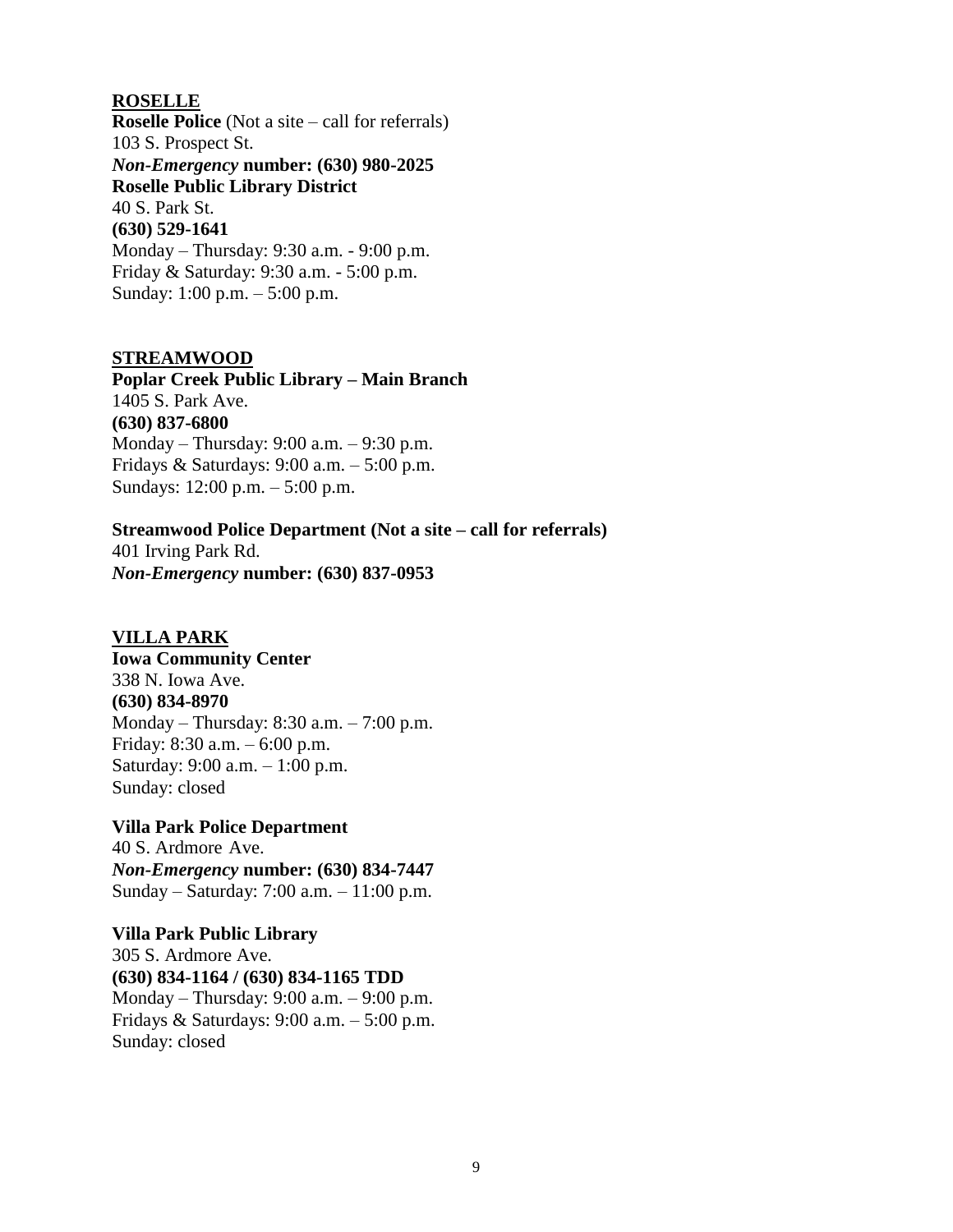#### **WARRENVILLE**

**Warrenville Police Department (Not a site – call for referrals)** 3S245 Warren Ave. *Non-Emergency* **number: (630) 393-2131**

#### **Warrenville Public Library**

28W751 Stafford Place **(630) 393-1171** Monday – Thursday: 9:30 a.m. – 9:00 p.m. Friday: 9:30 a.m. – 7:00 p.m. Saturday: 9:30 a.m. – 5:00 p.m. Sunday: 1:00 p.m. – 5:00 p.m.

## **WAYNE**

**Wayne Police Department (Call for referrals)** 5N430 Railroad St. *Non-Emergency* **number: (630) 584-3031 (administration)** *Non-Emergency* **number: (630) 232-8400 (dispatch)** Monday – Friday: 9:00 a.m. – 4:00 p.m. Space is limited.

## **WEST CHICAGO**

**Wayne Township Senior Center** 27W031 North Ave. **(630) 231-7155** Monday – Friday: 8:00 a.m. – 4:00 p.m.

## **West Chicago Police Department (Call for referrals)** 325 Spencer St.

*Non-Emergency* **number: (630) 293-2222** Monday – Friday: 7:00 a.m. – 7:00 p.m.

**West Chicago Public Library** 118 W. Washington St. **(630) 231-1552 / (630) 231-5478 TDD** Monday – Thursday: 9:00 a.m. – 9:00 p.m. Friday & Saturday: 9:00 a.m. – 5:00 p.m. Sunday: closed

## **WESTMONT**

**Westmont Police** 500 N. Cass Ave. *Non-Emergency* **number: (630) 981-6300** Monday – Friday: 8:00 a.m. – 4:00 p.m. Use the callbox to contact dispatch during off-hours.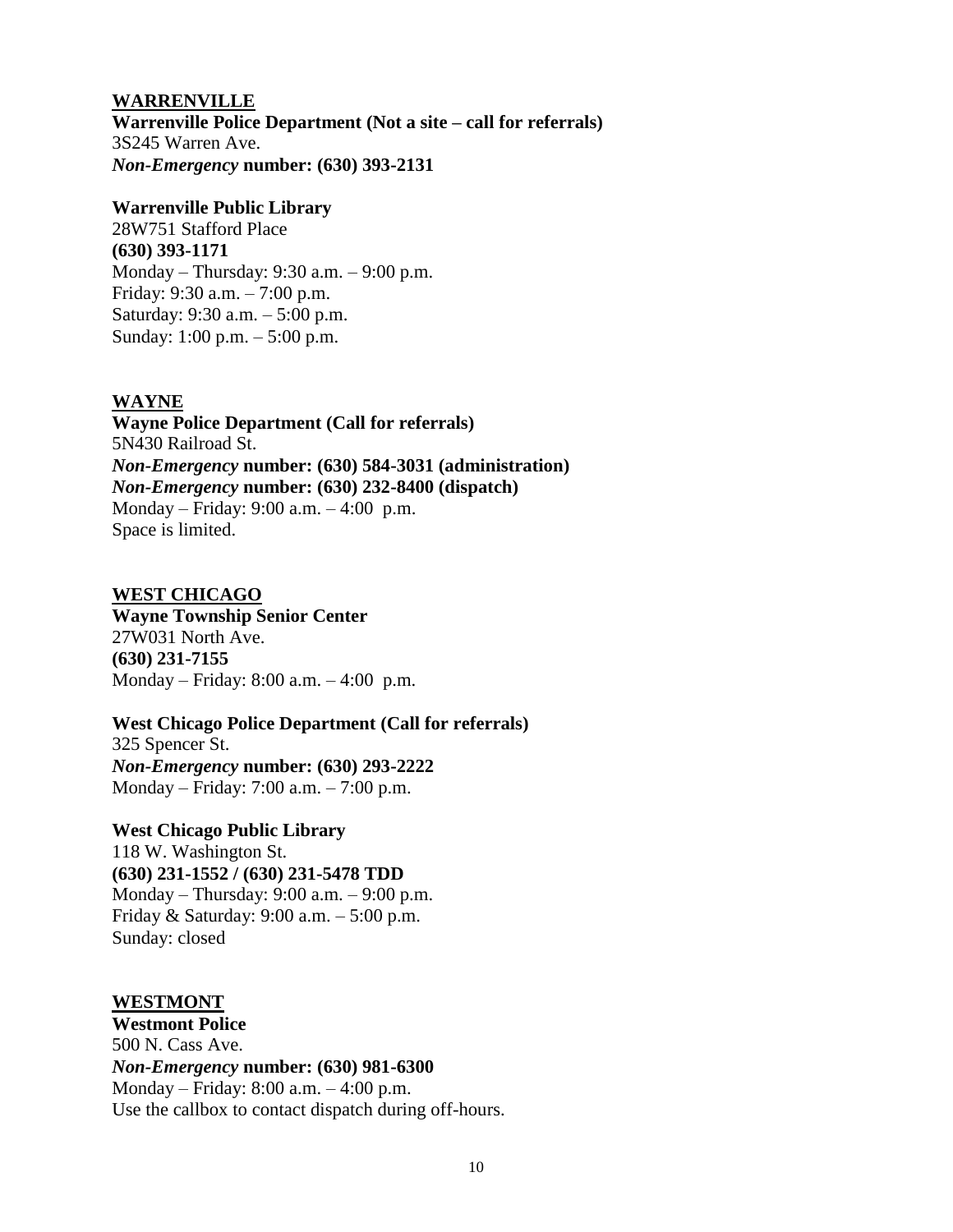**Westmont Public Library**  428 N. Cass Ave. **(630) 969-5625** Monday – Thursday: 10:00 a.m. – 9:00 p.m. Friday & Saturday: 10:00 a.m. – 5:00 p.m. Sunday: 1:00 p.m. – 5:00 p.m.

## **WHEATON**

**Wheaton Police Department (Not a site – call for referrals)** 900 W. Liberty Dr. *Non-Emergency* **number: (630) 260-2161**

**Wheaton Public Library**  225 N. Cross St. **(630) 868-7520** 

Monday – Thursday: 9:00 a.m. – 9:00 p.m. Friday & Saturday: 9:00 a.m. – 5:00 p.m. Sunday: closed (Memorial Day weekend through Labor Day)

#### **WINFIELD**

**Winfield Public Library** 0S291 Winfield Rd. **(630) 653-7599** Monday – Thursday: 9:00 a.m. - 9:00 p.m. Friday & Saturday: 9:00 a.m. - 5:00 p.m. Sunday: closed

**WOOD DALE Wood Dale Park District** 111 E. Foster Ave. **(630) 595-9333** Monday – Friday: 6:00 a.m. – 10:00 p.m.

**Wood Dale Police Department (Call for referrals)** 404 N. Wood Dale Rd. *Non-Emergency* **number: (630) 766-2060** Monday – Friday: 8:30 a.m. – 4:30 p.m. (Staff assisted), after hours police has access to the Community Room.

**Wood Dale Public Library** 520 N. Wood Dale Rd. **(630) 766-6762** Monday - Thursday: 10:00 a.m. – 9:00 p.m. Friday & Saturday: 10:00 a.m. – 5:00 p.m. Sunday: closed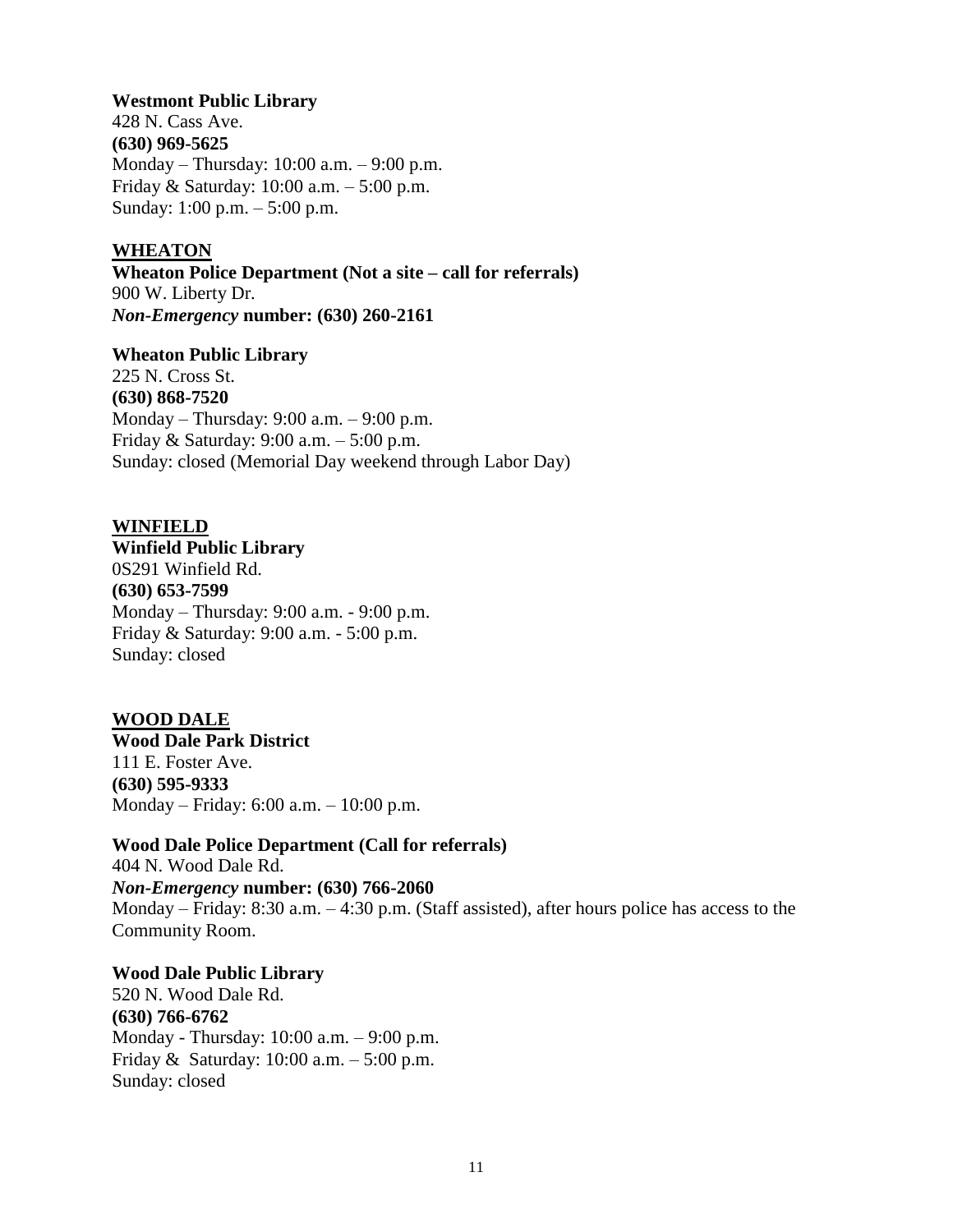**Wood Dale Village Hall** 404 N. Wood Dale Rd. **(630) 766-4900** Monday – Friday: 8:30 a.m. – 4:30 p.m. (Staff-assisted) After hours police has access to the Community Room.

## **WOODRIDGE**

**Woodridge Police Department (Call for referrals)** 1 Plaza Dr. *Non-Emergency* number: **(630) 719-4740** Monday – Friday: 8:00 a.m. – 4:30 p.m. **After business hours contact another emergency location**

**Woodridge Village Hall** 5 Plaza Dr. **(630) 852-7000** Monday – Friday: 8:00 a.m. – 4:30 p.m.

## **Woodridge Public Library** 3 Plaza Dr. **(630) 964-7899** Monday – Friday: 9:00 a.m. – 9:00 p.m. Saturday: 9:00 a.m. – 5:00 p.m. Sunday: 1:00 p.m. – 5:00 p.m.

# DuPage County Townships

## **All Townships are open during regular business hours.**

## **Addison Township**

401 N. Addison Rd. Addison, IL 60101 Monday – Friday: 8:00 a.m. – 4:00 p.m. **(630) 530-8161**

Residents of Addison Township live in sections of Addison, all of Bensenville, all of Wood Dale, sections of Elmhurst, Itasca, Lombard, & Villa Park.

## **Bloomindale Township Senior Center**

6N050 Rosedale Rd. Bloomingdale, IL 60108 Monday – Friday: 8:30 a.m. – 4:30 p.m. **(630) 529-7794**

Residents of Bloomingdale Township live in Bloomingdale & Medinah (West of 53 to North Avenue/East of County Farm Rd.). Parts of Roselle, Lombard, Glendale Heights, Carol Stream, Hanover Park, Addison, Itasca, Wayne & Glen Ellyn/Countryside.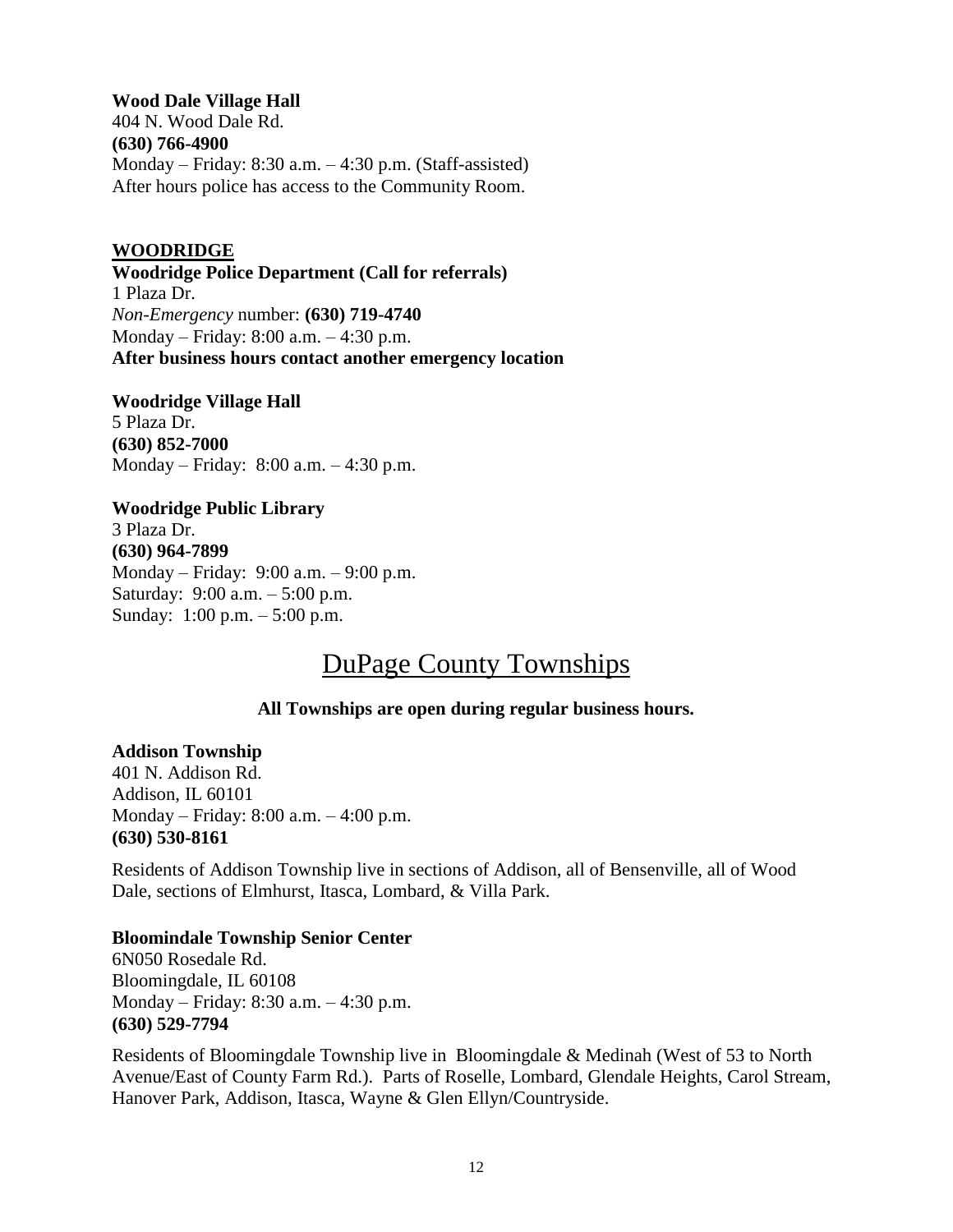## **Downers Grove Township**

4340 Prince St. Downers Grove, IL 60515 Monday – Friday: 8:30 a.m. – 4:30 p.m. **(630) 719-6600**

Residents of Downers Grove Township live in Downers Grove, east of Woodward and south of 39<sup>th</sup> Street, Westmont, south of 39<sup>th</sup> Street, Clarendon Hills, Hinsdale, west of County Line, Willowbrook, Darien, Woodridge, east of Woodward and Lemont north of the DesPlaines River.

## **Lisle Township**

4711 Indiana Ave. Lisle, IL 60532 Monday – Friday: 8:30 a.m. – 4:00 p.m. **(630) 968-2087**

Residents of Lisle Township live in Lisle, eastern part of Naperville, parts of Woodridge, Downers Grove, and Bolingbrook.

## **Milton Township**

1492 N. Main St. Wheaton, IL 60187 Monday – Friday: 8:30 a.m. – 4:30 p.m. **(630) 668-1616**

Residents in Milton Township live mostly in Glen Ellyn, Wheaton and south Carol Stream and a very small part of Glendale Heights.

## **Naperville Township**

139 Water St. Naperville, IL 60540 Monday – Friday: 8:30 a.m. – 4:30 p.m. **(630) 355-2786**

Residents in Naperville Township live in western part of Naperville, Eola, Aurora, and parts of Warrenville.

## **Wayne Township**

27W031 North Ave./Route 64 West Chicago, IL 60185 Monday – Friday: 8:30 a.m. – 4:30 p.m. **(630) 231-7140**

Residents of Wayne Township live in parts of Wayne, Hanover Park, Bartlett, West Chicago, & Carol Stream and a very small portion of St. Charles.